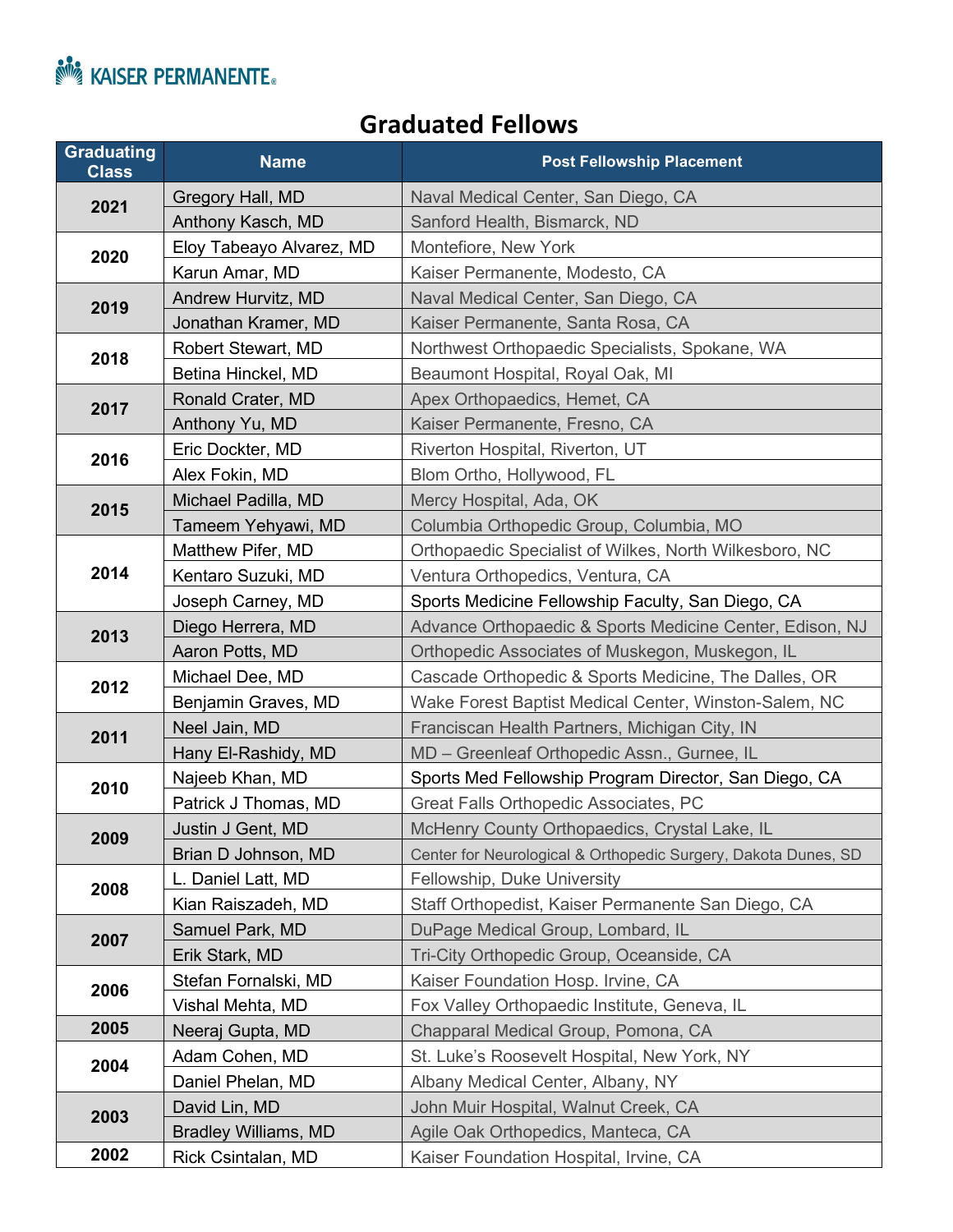## **NASER PERMANENTE.**

|      | Leslie Gullahorn, MD      | Girard Orthopaedics, La Jolla, CA                      |
|------|---------------------------|--------------------------------------------------------|
| 2001 | Katherine Burns, MD       | St. John's Mercy Surgery Center, St. Louis, MO         |
|      | Daniel Davis, MD          | Private Practice, Simi Valley, CA                      |
| 2000 | David Goltz, MD           | Mt. Tam Orthopedics, Larkspur, CA                      |
|      | Mark Shaieb, MD           | Private Practice, Florida Gulf Coast                   |
| 1999 | Steven Meier, MD          | Adult and Pediatric Orthopedic Specialists, Orange, CA |
|      | David Garelick, MD        | Midwest Orthopedics Chicago, IL                        |
| 1998 | Tom Kim, MD               |                                                        |
|      | Peter Newton, MD          |                                                        |
| 1997 | Mike Miao, MD             |                                                        |
|      | Bill Ohara, MD            | Sports Medicine Fellowship Faculty, San Diego, CA      |
| 1996 | Denise Williamson, MD     |                                                        |
|      | Scott Silas, MD           |                                                        |
|      | Kent Marangi, MD          |                                                        |
| 1995 | Evan Crain, MD            |                                                        |
| 1994 | Dave Atkin, MD            |                                                        |
|      | Bill Luetzow, MD          | Sports Medicine Fellowship Faculty, San Diego, CA      |
|      | Joe Fausten, MD           |                                                        |
| 1993 | Paul Hautamaa, MD         |                                                        |
|      | Diane Hillard-Sembell, MD |                                                        |
| 1992 | Ted Funahashi, MD         |                                                        |
| 1991 | Don Fithian, MD           |                                                        |
|      | Michael Brand, MD         |                                                        |
| 1990 | Robert More, MD           |                                                        |
|      | John Lane, MD             |                                                        |
|      | Stephen Shoemaker, MD     |                                                        |
| 1989 | Alan Reznik, MD           |                                                        |
|      | Todd Krell, MD            |                                                        |
|      | Kim Foreman, MD           |                                                        |
| 1988 | Samuel Blick, MD          |                                                        |
|      | Nicholas Yaru, MD         |                                                        |
| 1987 | Wayne Mortenson, MD       |                                                        |
|      | David Anderson, MD        |                                                        |
| 1986 | Darrell Penner, MD        |                                                        |
|      | Timothy Donovan, MD       |                                                        |
| 1985 | Peter Mandt, MD           |                                                        |
|      | David Flood, MD           |                                                        |
| 1984 | Daniel Robertson, MD      |                                                        |
| 1983 | Robert Burks, MD          |                                                        |
|      | Peter Barnett, MD         |                                                        |
| 1982 | Gary Losse, MD            |                                                        |
| 1981 | T. Nessouli, MD           |                                                        |